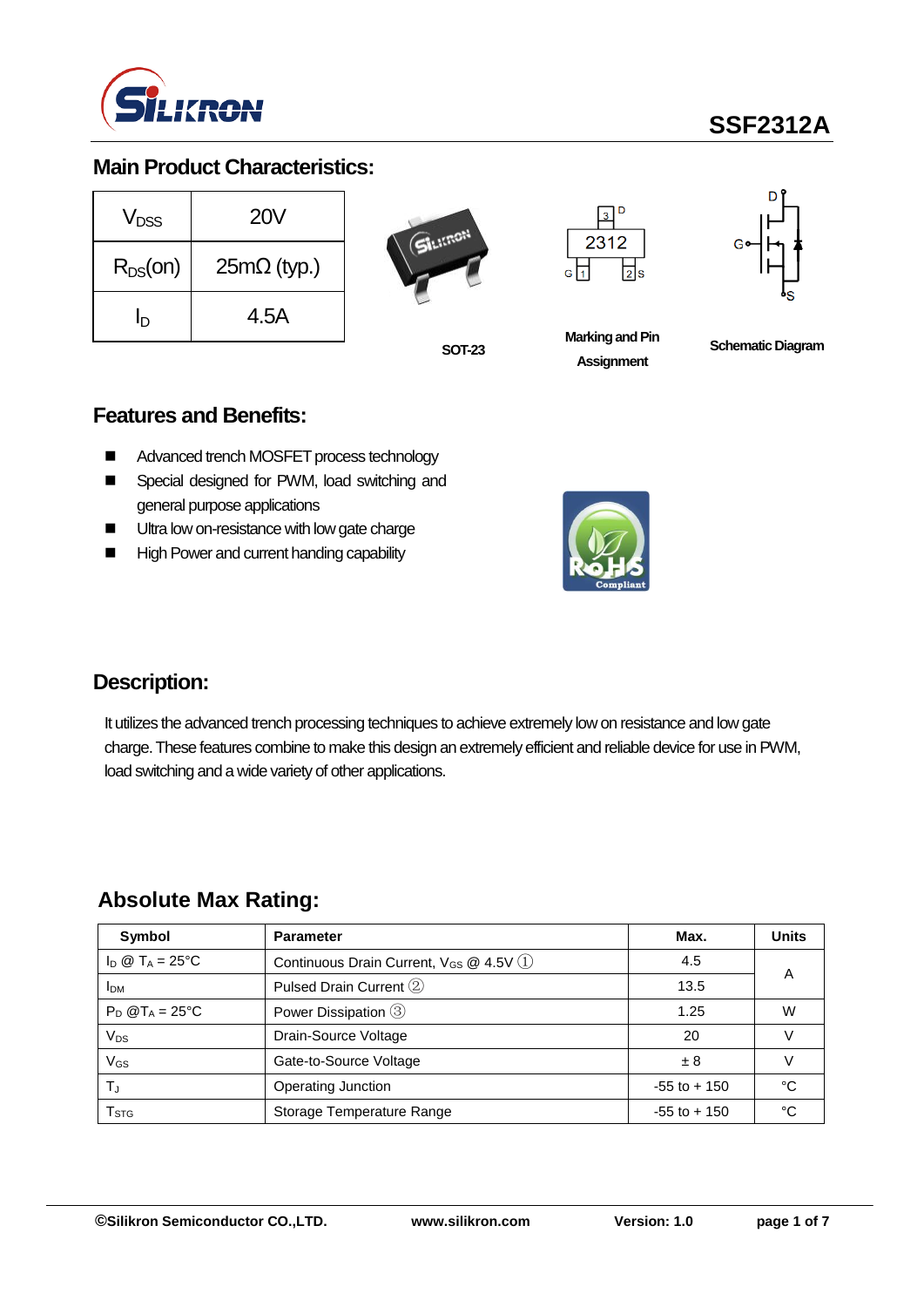

## **Thermal Resistance**

| <b>Symbol</b>  | <b>Characterizes</b>                       | Typ. | Max. | Units |
|----------------|--------------------------------------------|------|------|-------|
| $R_{\theta$ JA | Junction-to-ambient ( $t \le 10s$ )<br>∖4, |      | 100  | °C /W |

## **Electrical Characterizes** @T<sub>A</sub>=25℃ unless otherwise specified

| Symbol                  | <b>Parameter</b>                     | Min. | Typ. | Max.   | <b>Units</b> | <b>Conditions</b>                                    |
|-------------------------|--------------------------------------|------|------|--------|--------------|------------------------------------------------------|
| <b>BV<sub>DSS</sub></b> | Drain-to-Source breakdown voltage    | 20   |      |        | V            | $V_{GS} = 0V$ , $I_D = 250 \mu A$                    |
|                         | Static Drain-to-Source on-resistance |      | 25   | 33     | $m\Omega$    | $V_{GS} = 4.5V, I_D = 5A$                            |
| $R_{DS(on)}$            |                                      |      | 34   | 40     |              | $V_{GS} = 2.5 V, I_D = 4.5 A$                        |
| $V_{GS(th)}$            | Gate threshold voltage               | 0.5  |      | 1.2    | $\vee$       | $V_{DS} = V_{GS}$ , $I_D = 250 \mu A$                |
| <b>I</b> <sub>DSS</sub> | Drain-to-Source leakage current      |      |      | 1      | μA           | $V_{DS}$ = 20V, $V_{GS}$ = 0V                        |
|                         | Gate-to-Source forward leakage       |      |      | 100    |              | $V_{GS} = 8V$                                        |
| <b>I</b> GSS            | Gate-to-Source reverse leakage       |      |      | $-100$ | nA           | $V_{GS} = -8V$                                       |
| $Q_g$                   | Total gate charge                    |      | 10   |        |              | $I_D = 5A$ ,                                         |
| $Q_{gs}$                | Gate-to-Source charge                |      | 2.3  |        | nC           | $V_{DS}=10V$ ,                                       |
| $Q_{gd}$                | Gate-to-Drain charge                 |      | 2.9  |        |              | $V_{GS} = 4.5V$                                      |
| $t_{d(on)}$             | Turn-on delay time                   |      | 6.6  |        |              |                                                      |
| $t_{r}$                 | Rise time                            |      | 18.1 |        |              | $V_{GS} = 4.5V$ , $V_{DS} = 10V$ ,                   |
| $t_{d(\text{off})}$     | Turn-Off delay time                  |      | 18.3 |        | ns           | $R_{\text{GEN}}=10\Omega$ , $I_{\text{D}}=5\text{A}$ |
| $t_{\rm f}$             | Fall time                            |      | 7.9  |        |              |                                                      |
| $C_{\text{iss}}$        | Input capacitance                    |      | 539  |        |              | $V_{DS} = 20V$ ,                                     |
| $C_{\rm oss}$           | Output capacitance                   |      | 62   |        | pF           | $V_{GS}=0V$ ,                                        |
| C <sub>rss</sub>        | Reverse transfer capacitance         |      | 55   |        |              | $f=1$ MHZ                                            |

## **Source-Drain Ratings and Characteristics**

| Symbol | <b>Parameter</b>                                | Min. | Typ. | Max. | <b>Units</b> | <b>Conditions</b>                                                                       |
|--------|-------------------------------------------------|------|------|------|--------------|-----------------------------------------------------------------------------------------|
| Is     | Maximum Body-Diode<br><b>Continuous Current</b> |      |      |      | A            | MOSFET symbol<br>showing<br>the<br>⊢<br>G⊶Hn<br>integral reverse<br>p-n junction diode. |
| Vsd    | Diode Forward Voltage                           |      | 0.8  | 1.2  | V            | $T_J = 25C$ , $I_S = 1A$ , $V_{GS} = 0V$                                                |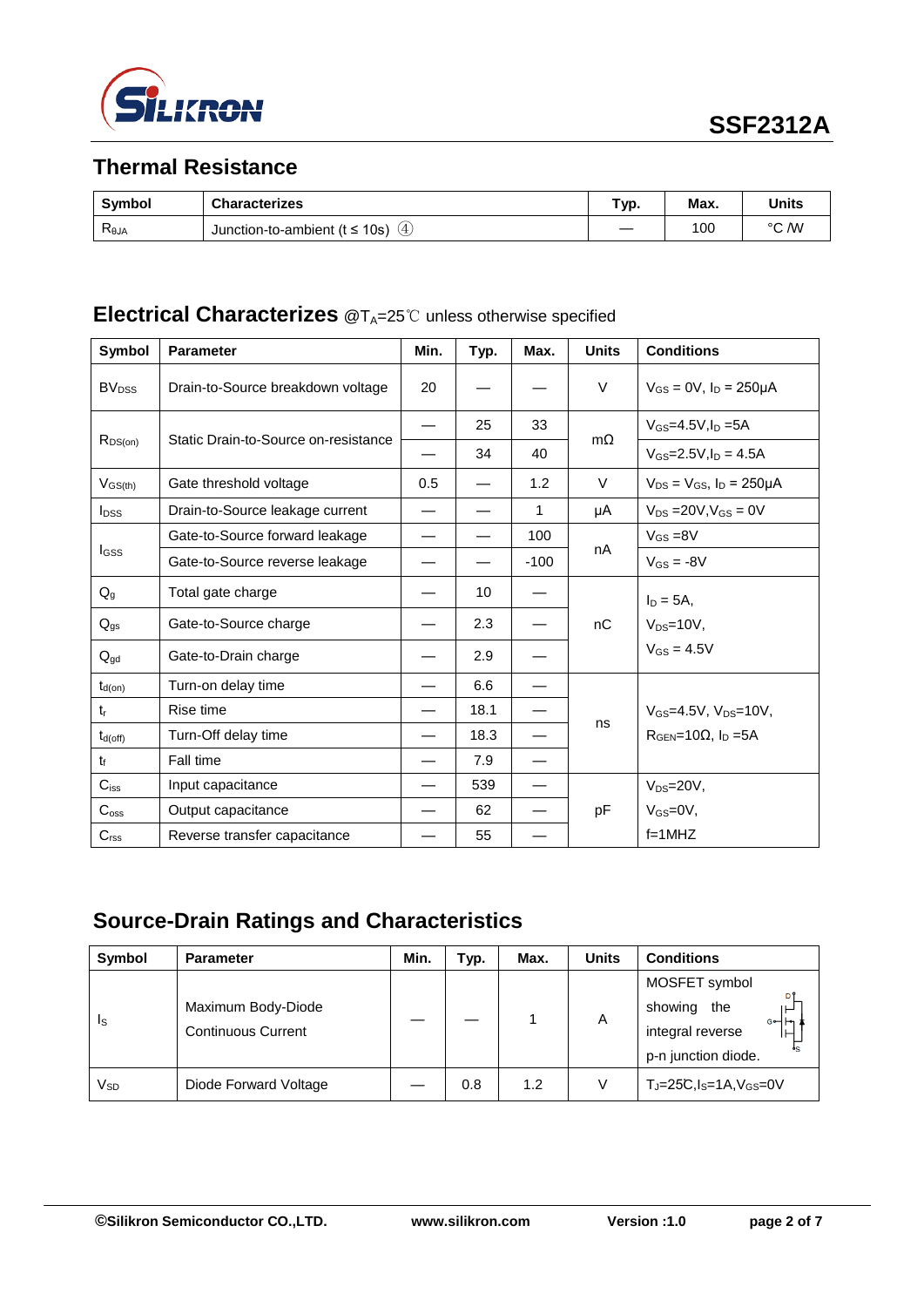

## **Test Circuits and Wave Forms**



**EAS Test Circuit: Gate Charge Test Circuit:**



**Switching Time Test Circuit: Switching Waveforms:**





#### **Notes:**

- ①Calculated continuous current based on maximum allowable junction temperature.
- ②Repetitive rating; pulse width limited by max. junction temperature.
- $\circledR$ The power dissipation  $P_D$  is based on max. junction temperature, using junction-to-case thermal resistance.
- $\circledA$ The value of R<sub>θJA</sub> is measured with the device mounted on 1 in 2 FR-4 board with 2oz. Copper, in a still air environment with TA =25°C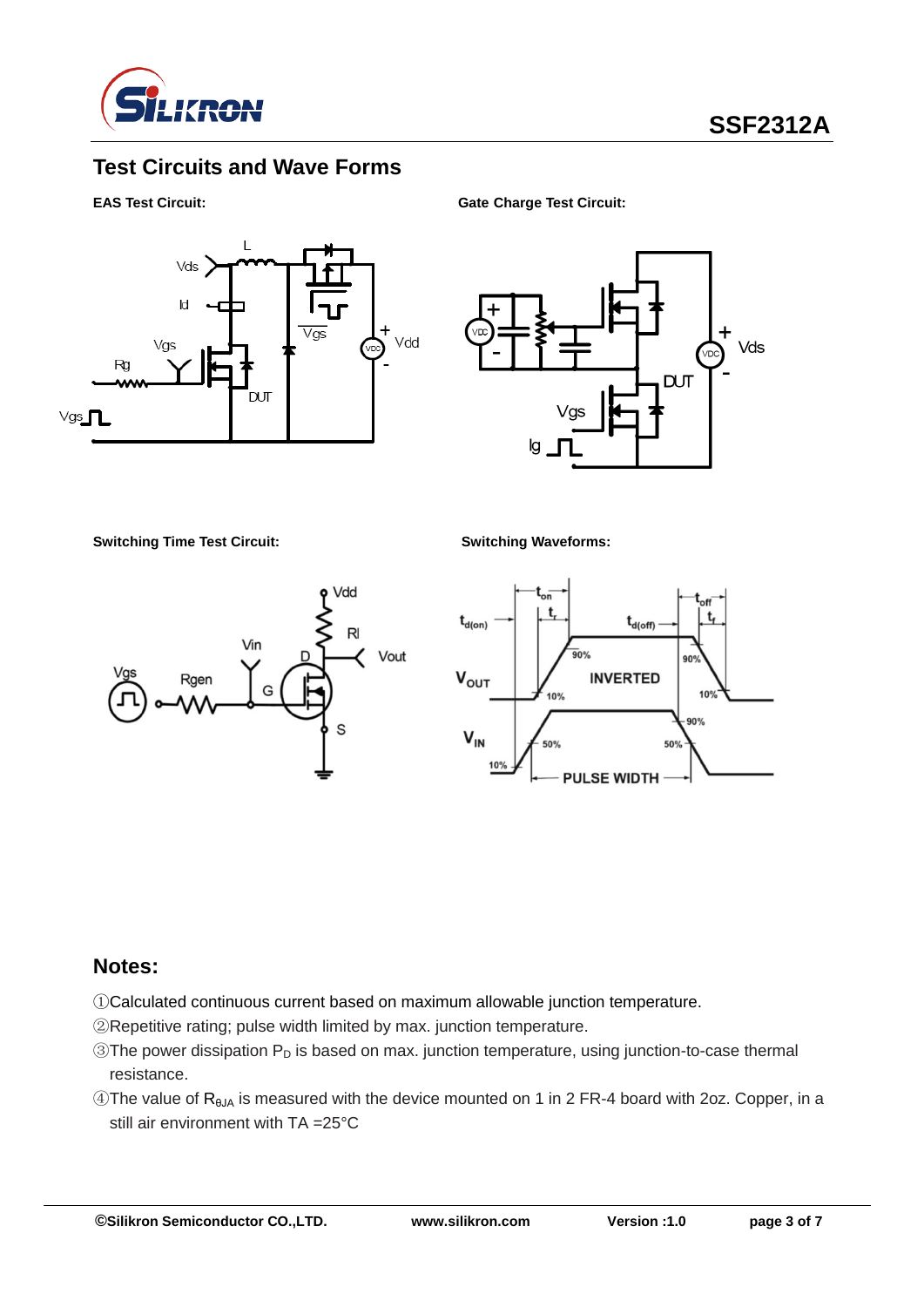

# **SSF2312A**

## **Typical Electrical and Thermal Characteristics**







**Figure 3. Gate to Source Cut-off Voltage Figure 4. Capacitance**





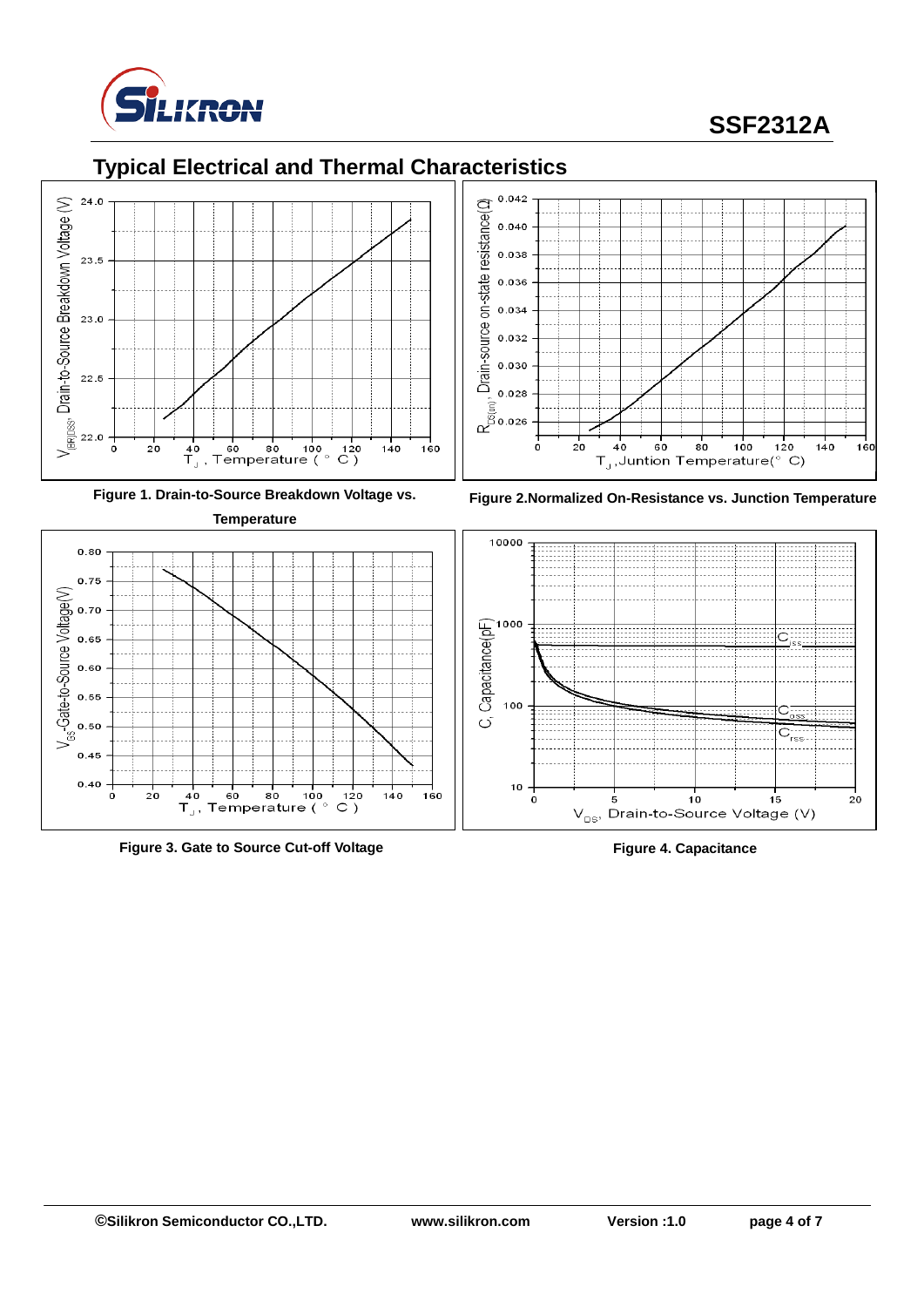

## **SSF2312A**

## **Mechanical Data**:



单位:mm

| A              | $2.90+0.20$       |
|----------------|-------------------|
| B              | $1.30+0.20/-0.15$ |
| C              | 1.30MAX           |
| D              | $0.40+0.15/-0.05$ |
| E              | $2.40+0.30/-0.20$ |
| G              | $1.90 - 0.2$      |
| H              | $0.95+0.1$        |
| $\overline{J}$ | $0.10+0.10/-0.05$ |
| K              | $0.00 - 0.10$     |
| L              | $0.55-0.1$        |
| M              | 0.20MIN           |
| N              | $1.00+0.20/-0.10$ |
| P              | $7^{\circ}$       |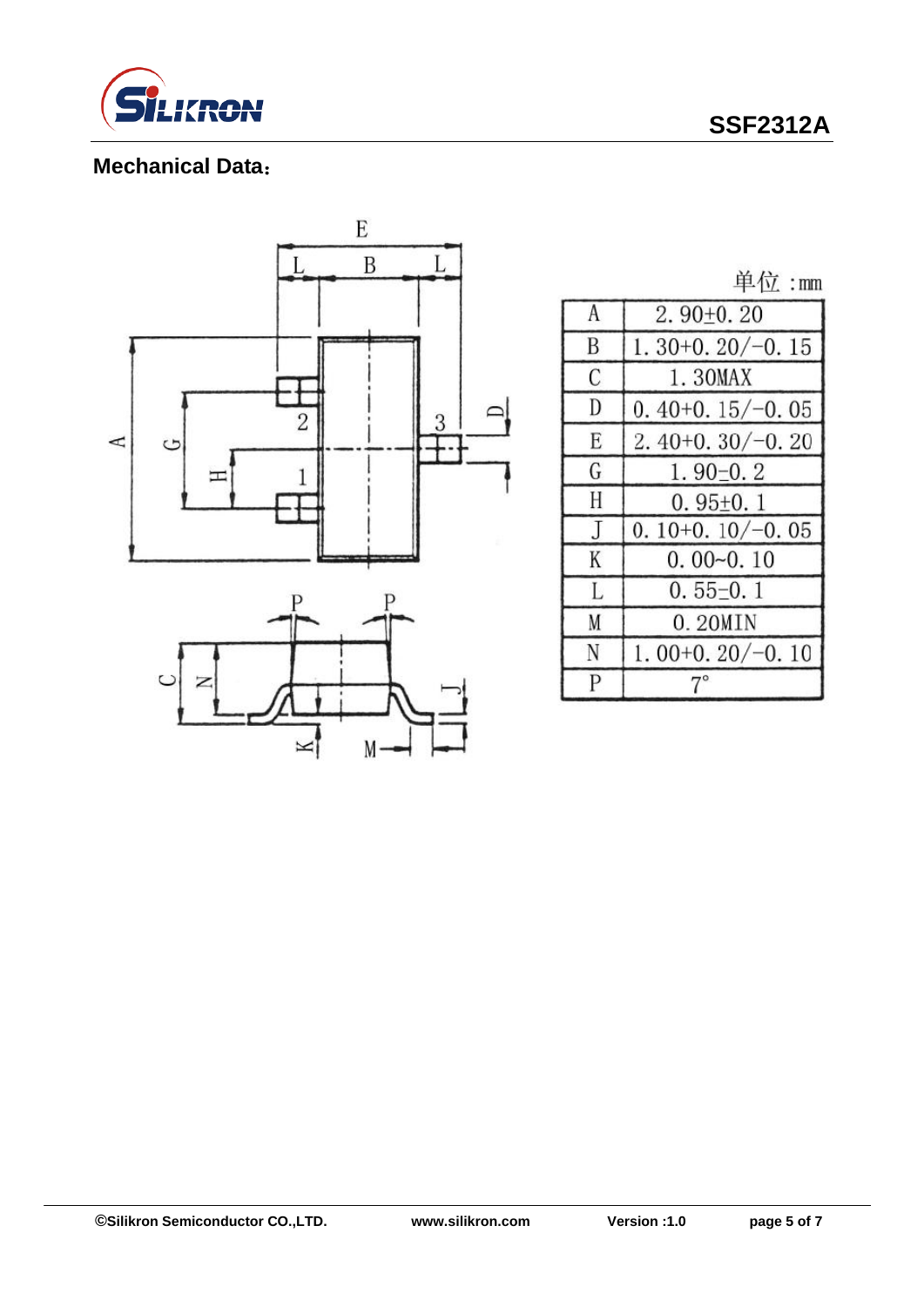

# **ATTENTION:**

- Any and all Silikron products described or contained herein do not have specifications that can handle applications that require extremely high levels of reliability, such as life-support systems, aircraft's control systems, or other applications whose failure can be reasonably expected to result in serious physical and/or material damage. Consult with your Silikron representative nearest you before using any Silikron products described or contained herein in such applications.
- Silikron assumes no responsibility for equipment failures that result from using products at values that exceed, even momentarily, rated values (such as maximum ratings, operating condition ranges, or other parameters) listed in products specifications of any and all Silikron products described or contained herein.
- Specifications of any and all Silikron products described or contained herein stipulate the performance, characteristics, and functions of the described products in the independent state, and are not guarantees of the performance, characteristics, and functions of the described products as mounted in the customer's products or equipment. To verify symptoms and states that cannot be evaluated in an independent device, the customer should always evaluate and test devices mounted in the customer's products or equipment.
- Silikron Semiconductor CO.,LTD. strives to supply high-quality high-reliability products. However, any and all semiconductor products fail with some probability. It is possible that these probabilistic failures could give rise to accidents or events that could endanger human lives, that could give rise to smoke or fire, or that could cause damage to other property. When designing equipment, adopt safety measures so that these kinds of accidents or events cannot occur. Such measures include but are not limited to protective circuits and error prevention circuits for safe design, redundant design, and structural design.
- In the event that any or all Silikron products(including technical data, services) described or contained herein are controlled under any of applicable local export control laws and regulations, such products must not be exported without obtaining the export license from the authorities concerned in accordance with the above law.
- No part of this publication may be reproduced or transmitted in any form or by any means, electronic or mechanical, including photocopying and recording, or any information storage or retrieval system, or otherwise, without the prior written permission of Silikron Semiconductor CO.,LTD.